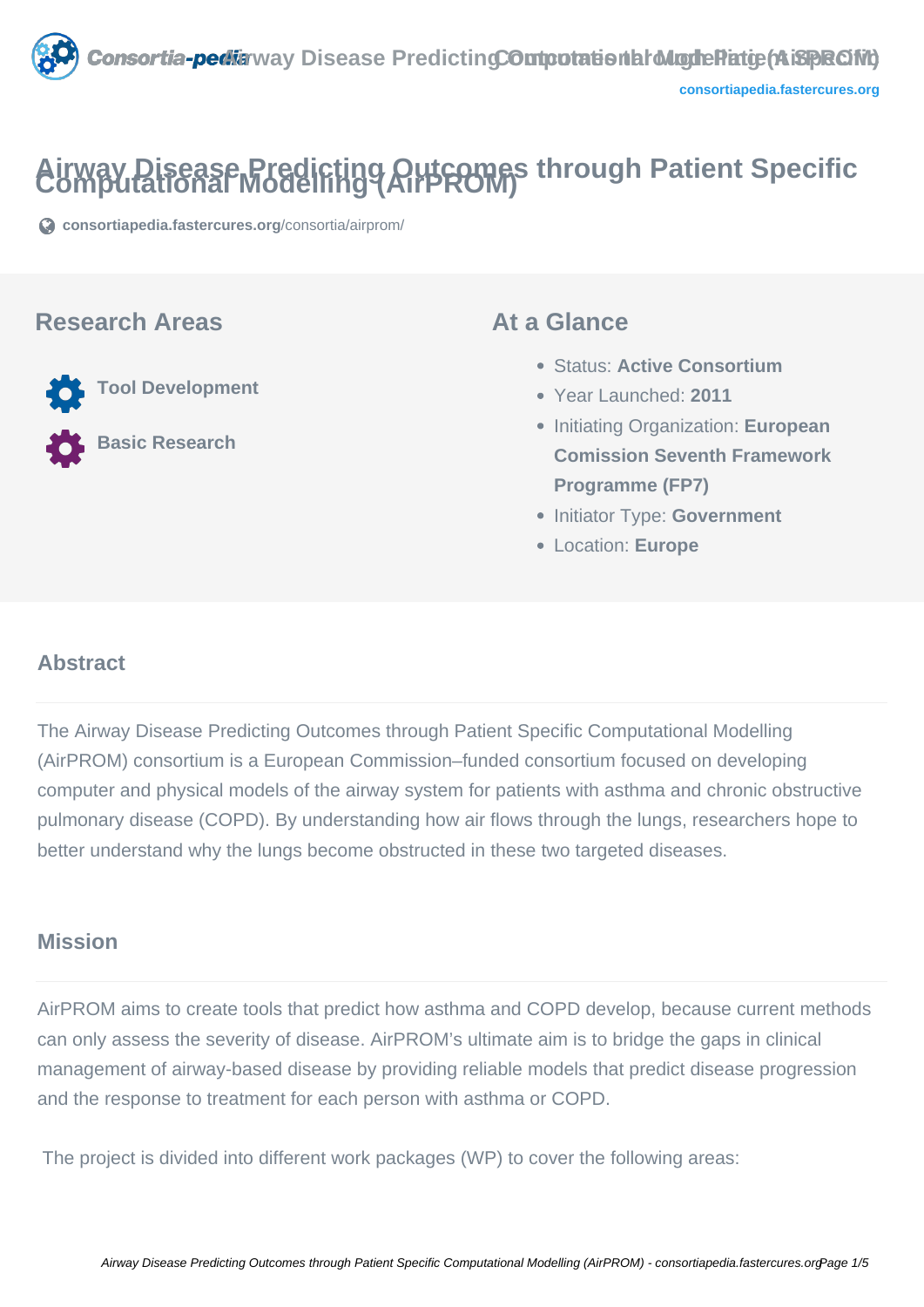

**[consortiapedia.fastercures.org](http://consortiapedia.fastercures.org/)**

AirPROM brings together the existing clinical consortia (EvA FP7, U-BIOPRED IMI, and BTS Severe Asthma), with additional expertise in physiology, radiology, image analysis, bioengineering, data harmonization, data security and ethics, computational modeling, and systems biology

### **Financing**

AirPROM is funded by the European Union's Seventh Framework Programme (FP7) with €11.7 million under the Information and Communication Technologies (ICT) theme. The total cost of the consortium is €15.5 million.

## **Intellectual Property**

As a European Commission–funded effort, AirPROM follows the guidelines and principles outlined within the Seventh Framework Programme.

#### **Patent Engagement**

Several patient foundations are involved as formal partners in the consortium.

#### **Data Sharing**

AirPROM has a comprehensive data management platform created and managed by BIOMAX Informatics AG. The BioXM system provides a secure and sustainable infrastructure that semantically integrates the clinical, physiological, genetic, and experimental data produced with existing biomedical knowledge from allied consortia and public databases. This resource will be available for analysis and modeling and will facilitate sharing, collaboration, and publication within AirPROM and with the broader community.

# **Impact/Accomplishment**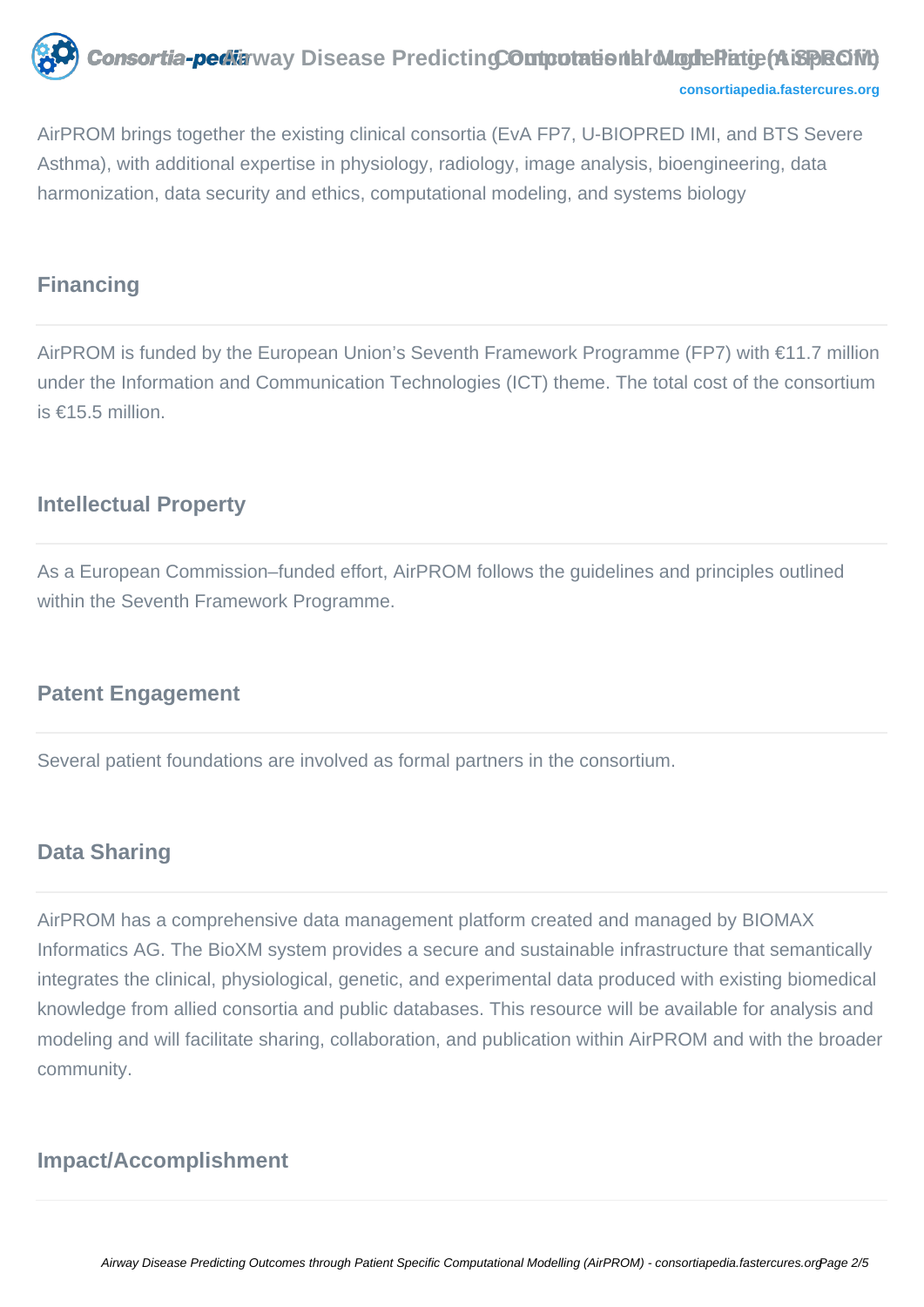

#### THERMOPLASTY STUDY (BOSTON SCIENTIFIC)

 The objective of this study of thermoplasty, a treatment for patients delivering heat to lung tissue to reduce the amount of smooth muscle present in the airway wall, is to understand the effects of the procedure and whether it works better for some patients than others. The past 30-40 years has seen no real improvement in the treatment of severe asthma. The bronchial thermoplasty treatment will be further examined in the study.

#### ANTI-EOSINOPHILS RANDOMIZED PLACEBO CONTROL STUDY

 This study provided 61 randomized patients with placebos and medication. Primary outcome measures were gained through questionnaires. The study was successfully delivered because the drug in question worked for patients.

#### VENTILATION HETEROGENEITY

 Another study on ventilation heterogeneity evaluates the various differences between patients in their physical lung defects, which hinder their breathing. Understanding the basis of the problem can potentially indicate reasons for the onset of decreasing lung function, especially in diseases where it accelerates quickly, and can be an early indicator for future airway obstruction. The study considers all asthma outcomes including exacerbations, clinical outcomes, structure and functional imaging, bronchial biopsy outcomes, and ventilation defects.

# **Links/Social Media Feed**

| Homepage<br><b>Twitter</b>      | http://www.europeanlung.org/en/projects-and-<br>research/projects/airprom/home<br>@AirPROM |
|---------------------------------|--------------------------------------------------------------------------------------------|
|                                 |                                                                                            |
| <b>European Lung Foundation</b> |                                                                                            |
| 442 Glossop Road                |                                                                                            |

**Sheffield**  S10 2PX UK phone: +44 114 267 2875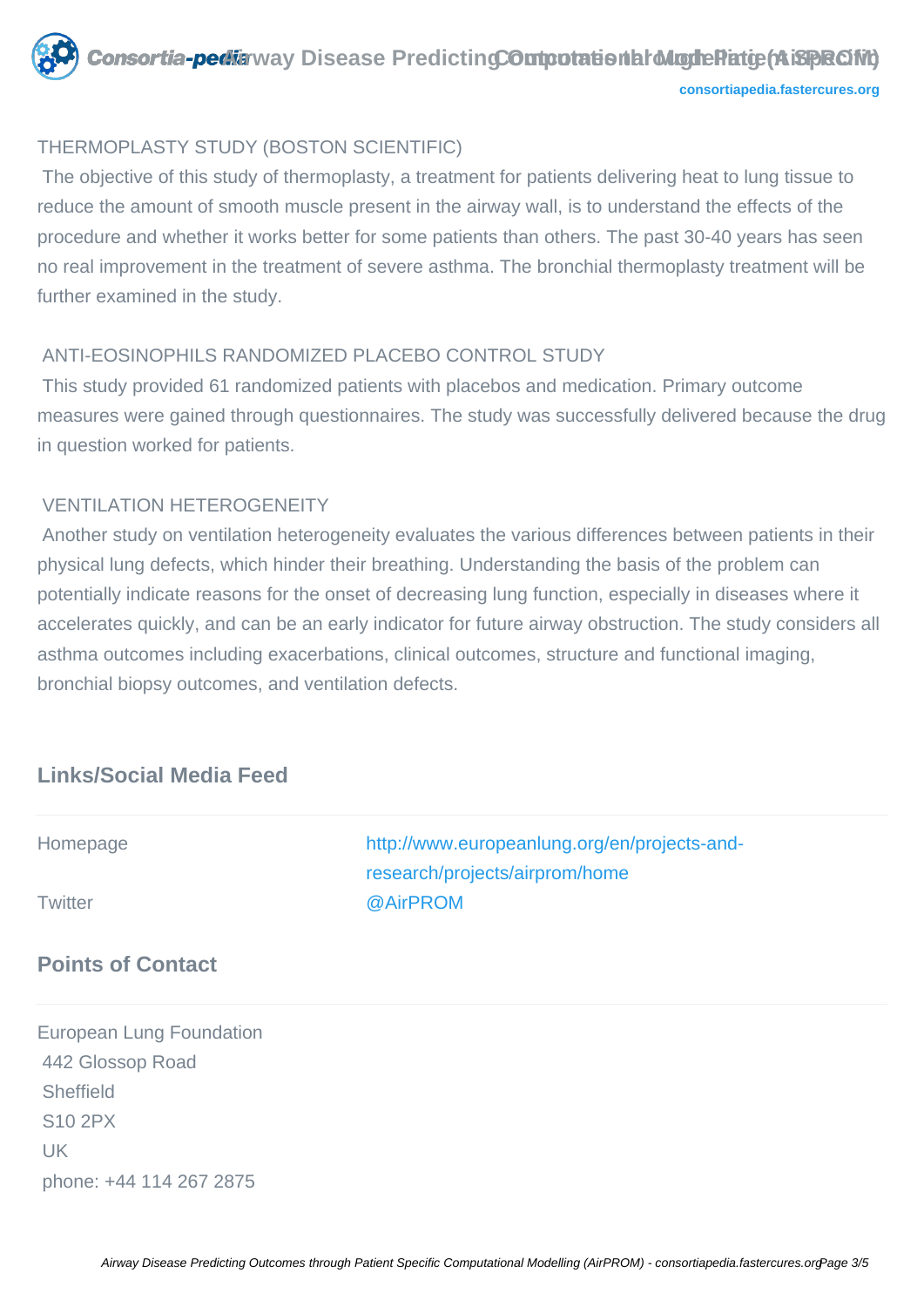

**[consortiapedia.fastercures.org](http://consortiapedia.fastercures.org/)**

email: [airprom@europeanlung.org](mailto:airprom@europeanlung.org)

## **Sponsors & Partners**

Academic Medical Center - Amsterdam Aix-Marseille University Ansys Biomax Informatics AG Biosci Consulting British Thoracic Society Commissariat à l'énergie atomique et aux énergies alternatives European Commission European Federation of Allergy and Airways Diseases Patients' Associations European Lung Foundation European Respiratory Society FluidDA NV Fundació Parc Cientific De Barcelona Helmholtz Zentrum München Imperial College London Institut Mines-Télécom Instytut Chemii Bioorganicznej Polskiej Akademii Nauk Instytut Gru?licy i Chorób P?uc Karolinska Institutet Materialise NV Objet Geometries GmbH Országos Korányi Tbc és Pulmonológiai Intézet Queen's University Belfast Semmelweis University U-BIOPRED Umeå University University Hospitals Coventry and Warwickshire